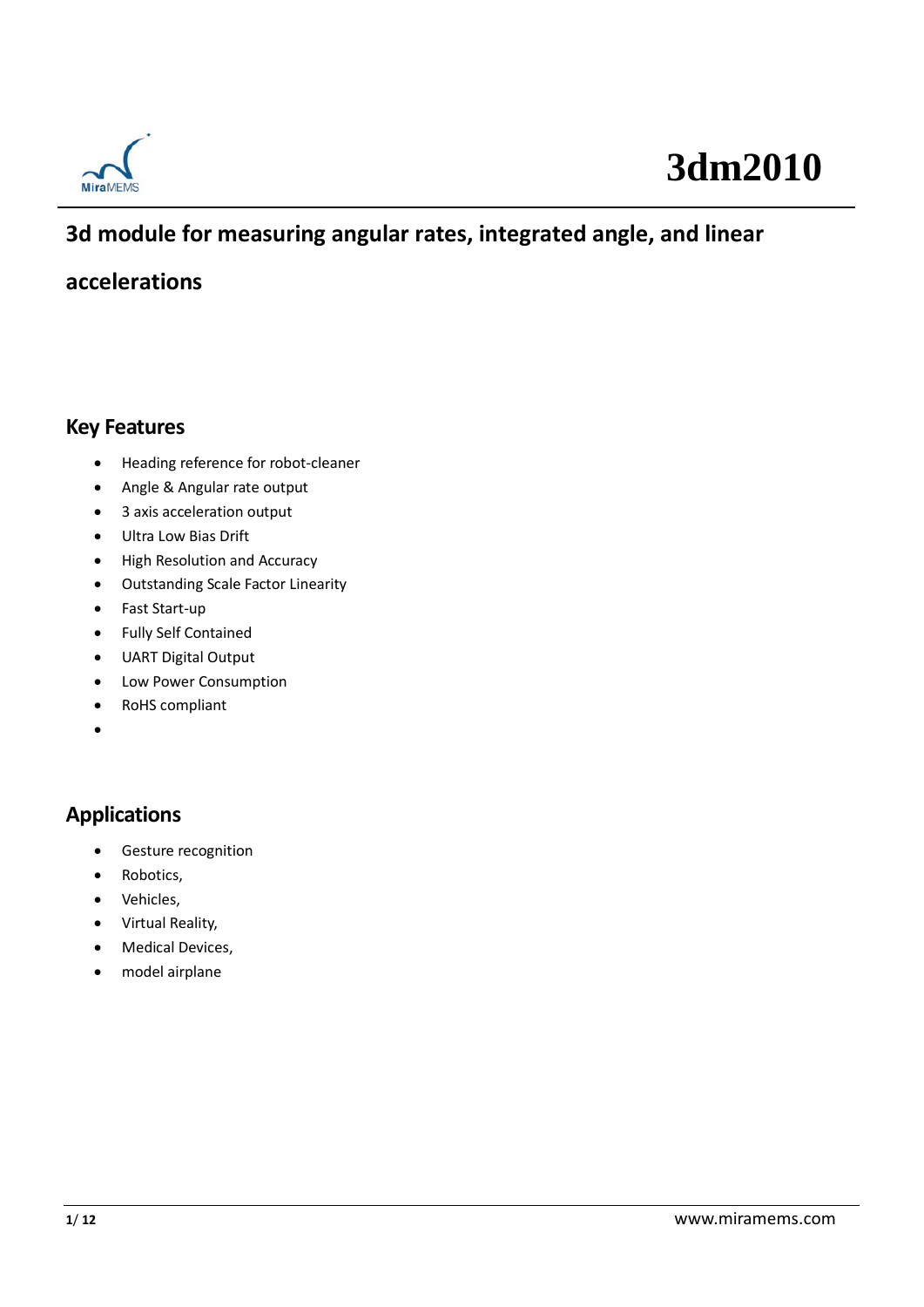#### **Product Overview**

The MiraMEMS 3dm2010 is a digital gyroscope and accelerometer used for measuring angular rates, heading angle (also known as orientation or yaw) and accelerations under dynamic conditions. It is a highly compact, light, and fully self-contained device. Internally the MiraMEMS 3dm2010 contains a MEMS gyroscope, 3 axis accelerometer, internal voltage regulator, signal processing circuitry, AD converter and a RISC microprocessor running our patented errorcorrecting algorithm. The MiraMEMS 3dm2010 uses an adaptive reduced order Kalman filter to reduce the errors that affect this type of sensors (i.e. bias drift, scale factor, asymmetry), as the result it produces very accurate stabilized angular rates and heading angle. The start-up time is less than 1 second, which is used to compute bias parameters; it does not require further calibration thereafter. The MiraMEMS 3dm2010 provides the best solution for low-cost but very accurate consumer robot applications.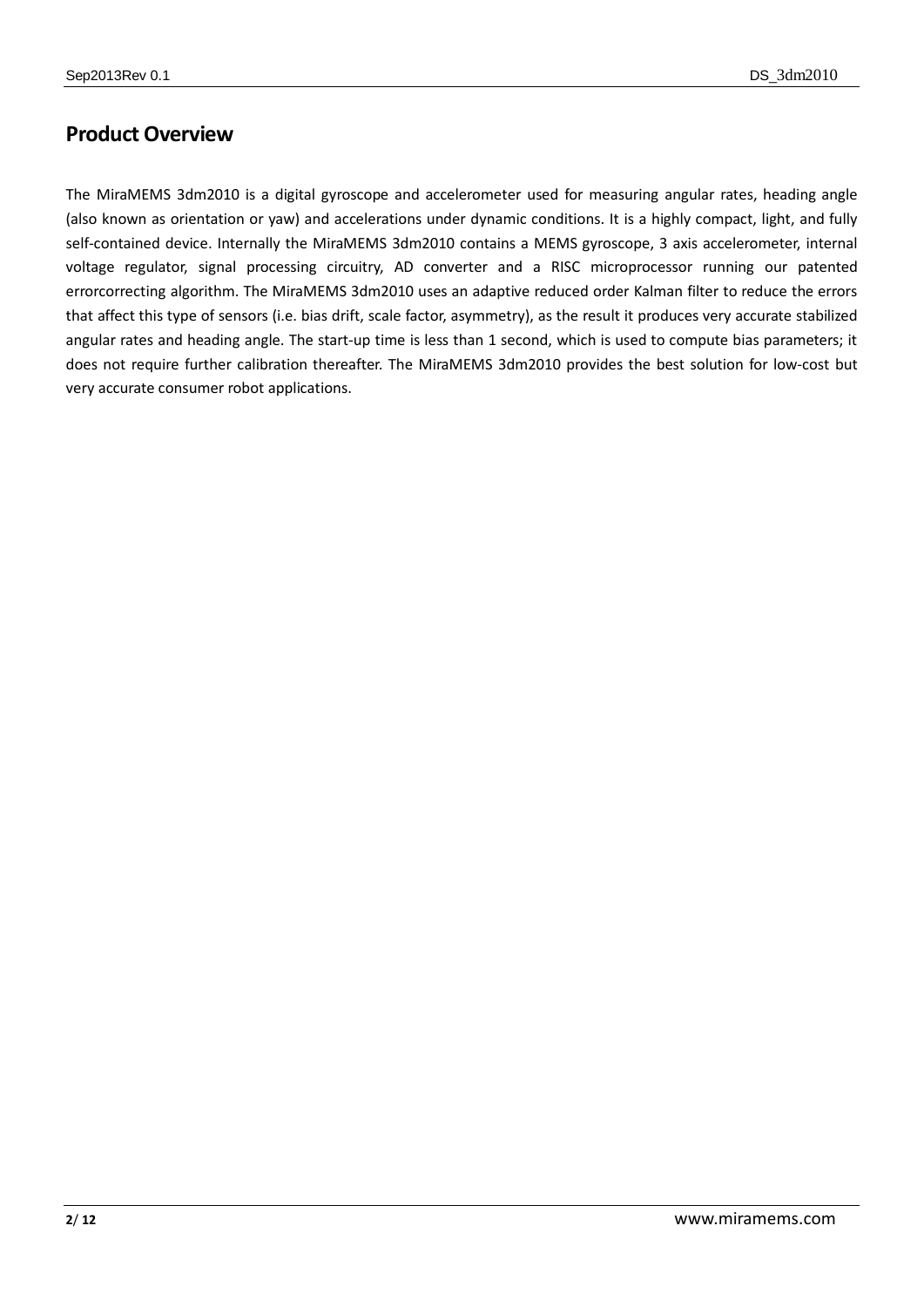#### Content

| $\mathbf{1}$   |        |  |  |  |  |  |
|----------------|--------|--|--|--|--|--|
| $\overline{2}$ |        |  |  |  |  |  |
|                | 2.1    |  |  |  |  |  |
|                | 2.2    |  |  |  |  |  |
|                | 2.3    |  |  |  |  |  |
|                | 2.4    |  |  |  |  |  |
| $\overline{3}$ |        |  |  |  |  |  |
|                | 3.1    |  |  |  |  |  |
|                | 3.1.1  |  |  |  |  |  |
|                | 3.2    |  |  |  |  |  |
|                | 3.2.1  |  |  |  |  |  |
|                | 3.2.2  |  |  |  |  |  |
|                | 3.2.3  |  |  |  |  |  |
|                | 3.2.4  |  |  |  |  |  |
|                | 3.2.5  |  |  |  |  |  |
|                | 3.2.6  |  |  |  |  |  |
|                | 3.2.7  |  |  |  |  |  |
|                | 3.2.8  |  |  |  |  |  |
|                | 3.2.9  |  |  |  |  |  |
|                | 3.2.10 |  |  |  |  |  |
|                | 3.2.11 |  |  |  |  |  |
| 4              |        |  |  |  |  |  |
| 5              |        |  |  |  |  |  |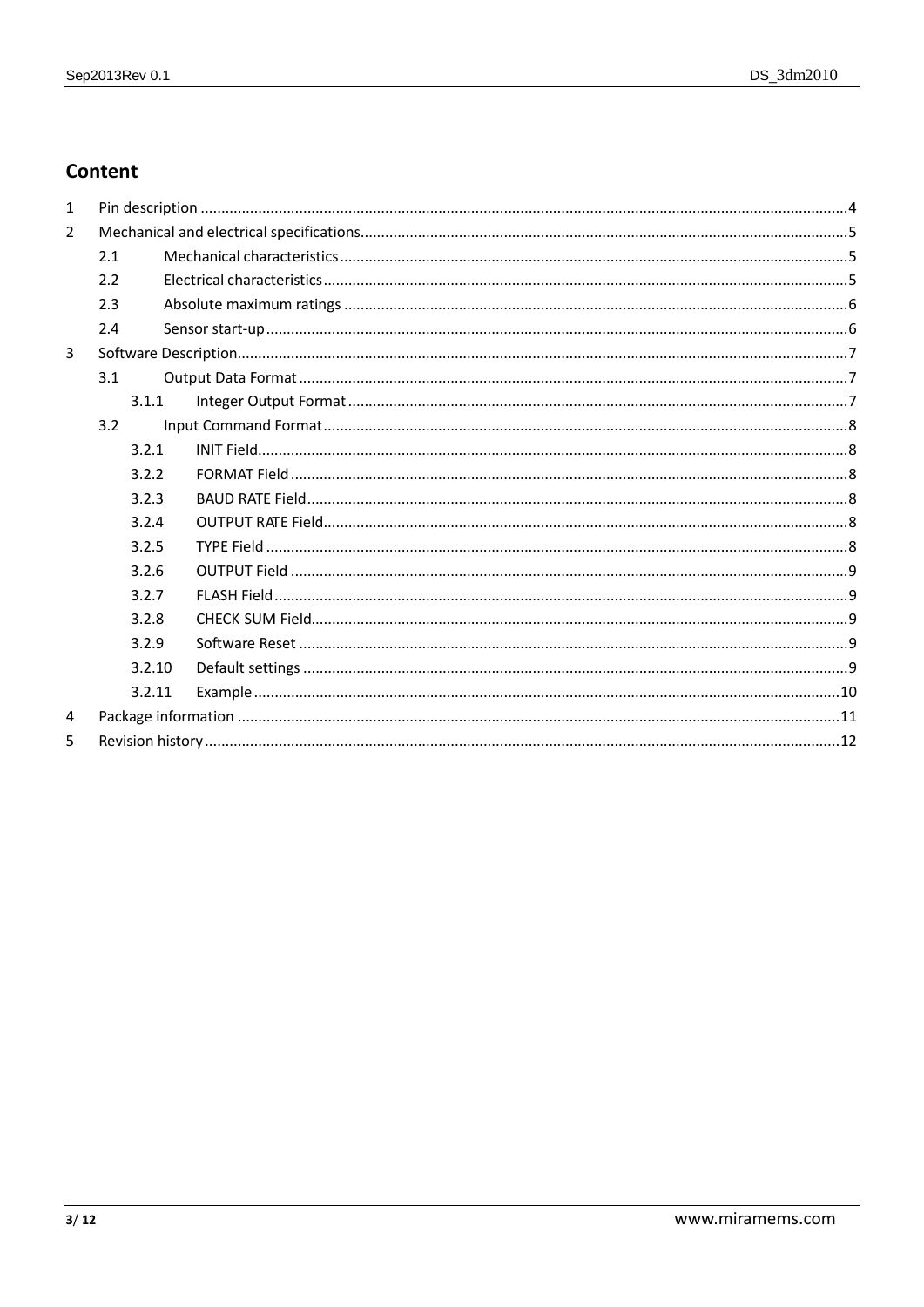## <span id="page-3-0"></span>**Pin description**

| 1.VDD      | 18.nRST           |
|------------|-------------------|
| 2.GND      | <b>17.I2C SCK</b> |
| 3.Reserved | 16.I2C SD         |
|            |                   |
| 4.SCLK     | 15.Reserved       |
| 5.MISO     | 14.Reserved       |
| 6.MOSI     | 13.Reserved       |
| 7.nSSE     | 12.RxD            |
| 8.GND      | 11.TxD            |
| 9.Reserved | 10.Reserved       |
|            |                   |

Top View **Figure 1 Pin Connections**

#### **Table 1. Pin description**

| Pin#           | <b>Name</b>    | <b>Function</b>                         |  |
|----------------|----------------|-----------------------------------------|--|
| $\mathbf{1}$   | <b>VDD</b>     | Power supply                            |  |
| 2              | GND            | OV supply                               |  |
| $\overline{3}$ | Reserved       | Not connected                           |  |
| 4              | <b>SCLK</b>    | SPI communication clock                 |  |
| 5              | <b>MISO</b>    | SPI master input, slave output function |  |
| 6              | <b>MOSI</b>    | SPI master input, slave output function |  |
| $\overline{7}$ | nSSEL          | SPI slave select function               |  |
| 8              | GND            | OV supply                               |  |
| 9              | Reserved       | Not connected                           |  |
| 10             | Reserved       | Not connected                           |  |
| 11             | <b>TxD</b>     | <b>UART</b> transmit data               |  |
| 12             | <b>RxD</b>     | <b>UART</b> receive data                |  |
| 13             | Reserved       | Not connected                           |  |
| 14             | Reserved       | Not connected                           |  |
| 15             | Reserved       | Not connected                           |  |
| 16             | <b>I2C SDA</b> | I2C data line                           |  |
| 17             | <b>I2C SCK</b> | I2C clock line                          |  |
| 18             | nRST           | System reset input                      |  |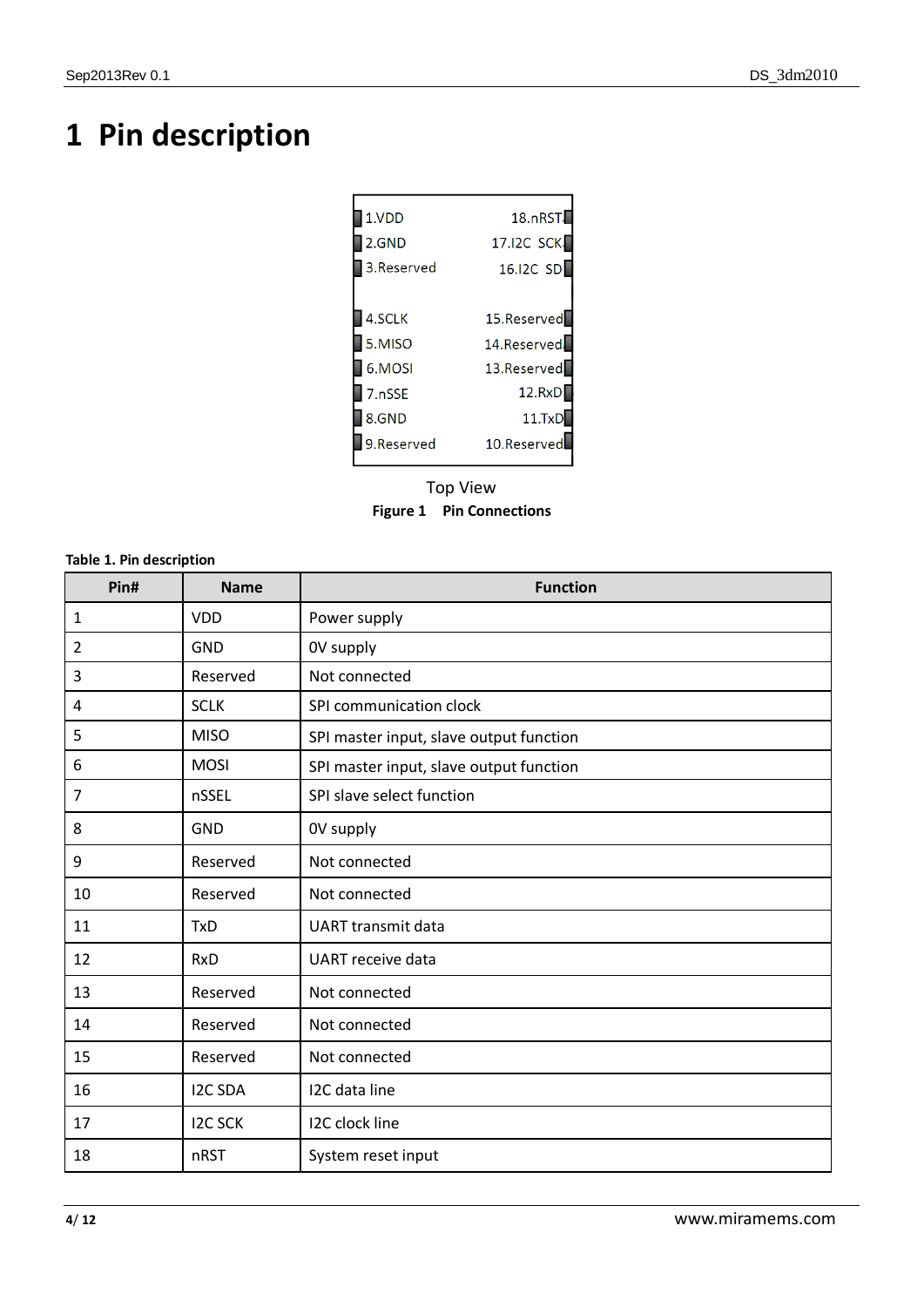## <span id="page-4-0"></span>**2 Mechanical and electrical specifications**

The MiraMEMS 3dm2010 is a fully self-contained MEMS digital gyroscope and accelerometer for measuring heading angle and acceleration under dynamic condition. The MiraMEMS 3dm2010 is the perfect substitute for high performance and highly reliable mechanical or optical gyroscopes used in robotics, stabilization, guidance and control systems. It is a highly compact with digital UART communication interfaces. The MiraMEMS 3dm2010 uses MEMS sensors resulting in low-cost and high reliability. The patented bias and scale-factor error estimation algorithm minimizes the bias drift and angle error due to the temperature variation.

#### <span id="page-4-1"></span>**2.1 Mechanical characteristics**

Vdd =3.3 V, T = 25 °C unless otherwise noted (a)

**a. The product is factory calibrated at 3.3 V. The operational power supply range is from 3V to 5.5 V.**

| Parameter    | <b>Test conditions</b>            | <b>Min</b> | <b>Type</b> | <b>Max</b> | Unit                 |
|--------------|-----------------------------------|------------|-------------|------------|----------------------|
|              |                                   |            | ±100        |            | °/sec(Continuous)    |
|              | Input Dynamic Range               |            | ±150        |            | °/sec(Instantaneous) |
| Angle & rate | Rate Noise (10@50Hz<br>bandwidth) |            |             | 0.1        | °/sec(Typical)       |
|              | Scale Factor Nonlinearity         |            | 0.5%        |            |                      |
|              | Bandwidth                         |            | 50          |            | Hz                   |
|              | <b>Bias Drift</b>                 |            |             | 10         | $^{\circ}/$ hr       |
| Acceleration | Input Dynamic Range               |            | ±2          |            | g                    |

#### **Table 2. Mechanical characteristic**

#### <span id="page-4-2"></span>**2.2 Electrical characteristics**

Vdd = 2.5 V, T = 25 °C unless otherwise noted.

#### **Table 3. Electrical characteristics**

| Parameter         | <b>Test conditions</b>                    | Min | Typ.                          | <b>Max</b> | <b>Unit</b>       |
|-------------------|-------------------------------------------|-----|-------------------------------|------------|-------------------|
| Power Consumption |                                           |     |                               | 43         | $mW(\omega$ 3.3V) |
| Input Voltage     |                                           | 3.2 |                               | 5.5        |                   |
| Output Rate       | Top=25 $\mathrm{^{\circ}C}$ ,<br>ODR=1kHz |     | 100(10,25,50Hz<br>Selectable) |            | Hz                |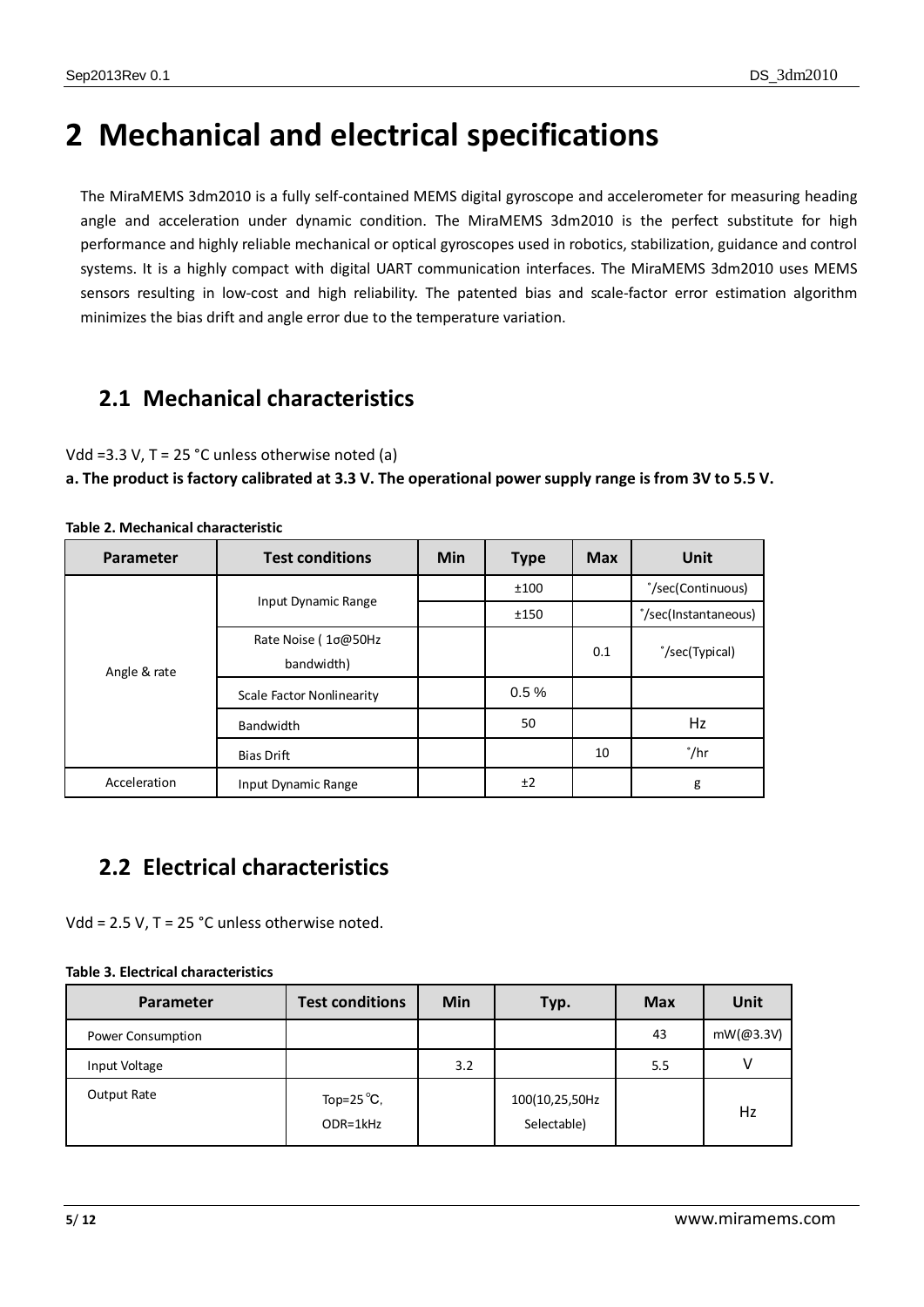### <span id="page-5-0"></span>**2.3 Absolute maximum ratings**

Stresses above those listed as "absolute maximum ratings" may cause permanent damage to the device. This is a stress rating only and functional operation of the device under these conditions is not implied. Exposure to maximum rating conditions for extended periods may affect device reliability.

| Table 4. Absolute maximum ratings |  |  |  |  |  |
|-----------------------------------|--|--|--|--|--|
|-----------------------------------|--|--|--|--|--|

| Parameter                    | <b>Test conditions</b> |       | <b>Max</b> | Unit |
|------------------------------|------------------------|-------|------------|------|
| Storage Temperature          |                        | $-45$ | 125        | °C   |
| <b>Operating Temperature</b> |                        | $-20$ | 85         | °C   |
| <b>ESD Rating</b>            | HMB, R=1.5k, C=100pF   |       | ±2         | kV   |



This is a mechanical shock sensitive device, improper handling can cause permanent damages to the part.

This is an ESD sensitive device, improper handling can cause permanent damages to the part.

### <span id="page-5-1"></span>**2.4 Sensor start-up**

The MiraMEMS 3dm2010 startup time is less than onesecond, it internally compensates for errors due to changes in temperature. However, sudden temperature changes shortly after powering-on the unit can cause static rate errors. If such temperature chances are expected, we recommend leaving the gyro stationary for about 4 seconds after startup.

**WARNING:** The MiraMEMS 3dm2010 must remain stationary during the startup time, failing to do so will introduce a constant drift in the output.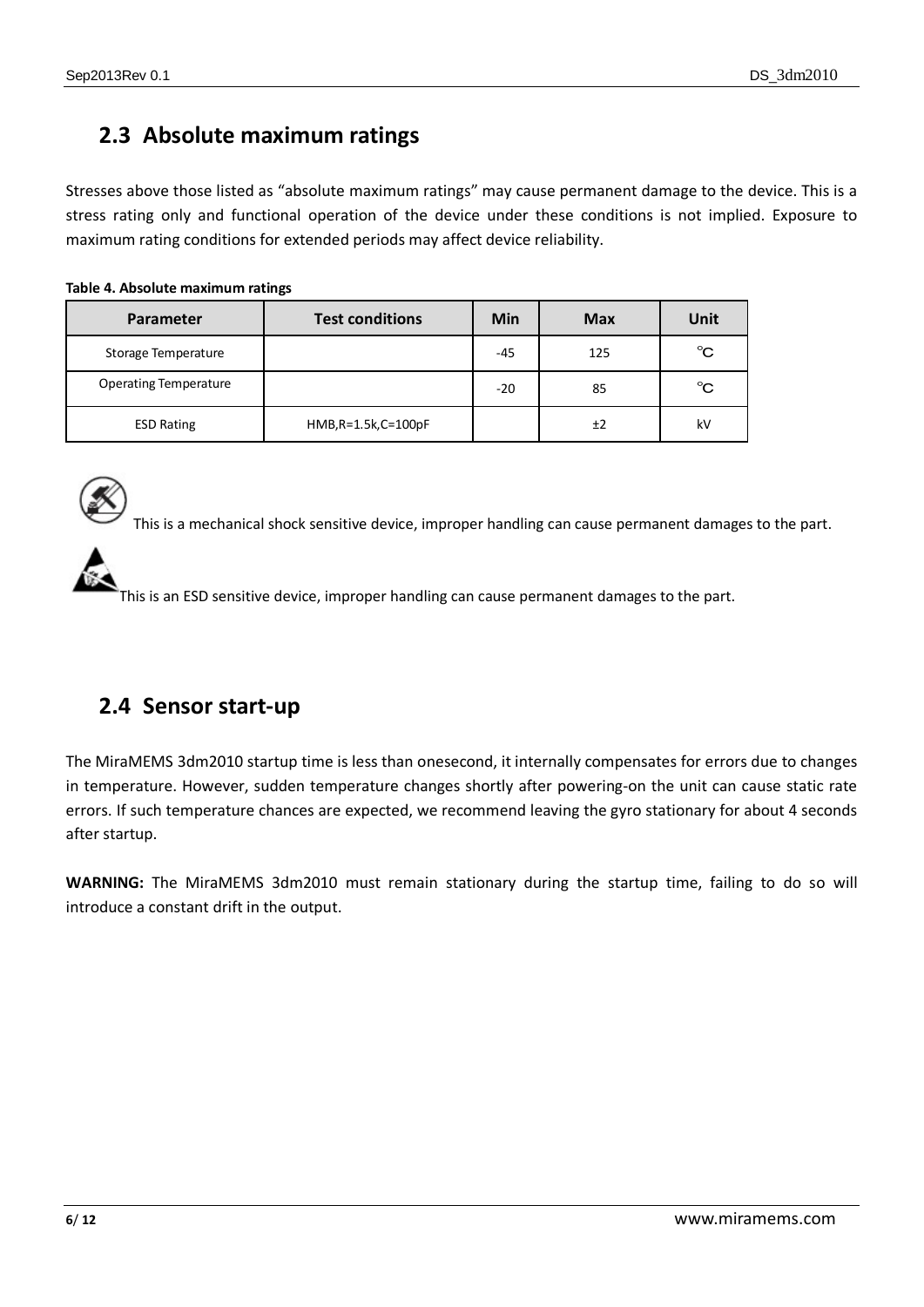## <span id="page-6-0"></span>**3 Software Description**

### <span id="page-6-1"></span>**3.1 Output Data Format**

The MiraMEMS 3dm2010 provides rate, angle and acceleration outputs. The angle output is relative and can be affected by several conditions such as sampling rate variations, bandwidth limitation, dynamic range, alignment, and device mounting.

#### <span id="page-6-2"></span>**3.1.1 Integer Output Format**

The MiraMEMS 3dm2010 provides rate, angle and acceleration outputs. The output format is described inTable5.

| Output data         | <b>Byte</b> | <b>Comments</b>                                                                                                                                         |
|---------------------|-------------|---------------------------------------------------------------------------------------------------------------------------------------------------------|
| <b>HEADER</b>       | $1 - 2$     | Hex valueis: 0xAA00                                                                                                                                     |
| <b>INDEX</b>        | 3           | $0x00^{\circ}$ OxFF                                                                                                                                     |
| ANGLE*              | $4 - 5$     | Provided in hundredths of deg. And normalized to±180<br>deg.                                                                                            |
| RATE*               | $6 - 7$     | Provided in hundredths of deg/sec                                                                                                                       |
| X-axis Acceleration | $8 - 9$     | Provided in 1 mg resolution                                                                                                                             |
| Y-axis Acceleration | $10 - 11$   | Provided in 1 mg resolution                                                                                                                             |
| Z-axis Acceleration | $12 - 13$   | Provided in 1 mg resolution                                                                                                                             |
| <b>RESERVED</b>     | 14          |                                                                                                                                                         |
| CHECKSUM*           | 15          | $Isequalto: index+ angle(LSB) + angle(MSB) + rate(LSB)$<br>+rate(MSB) + Xacc(LSB) +Xacc(MSB) +Yacc(LSB) +<br>Yacc(MSB) +Zacc(LSB) +Zacc(MSB) + reserved |

#### **Table 5. data fields description**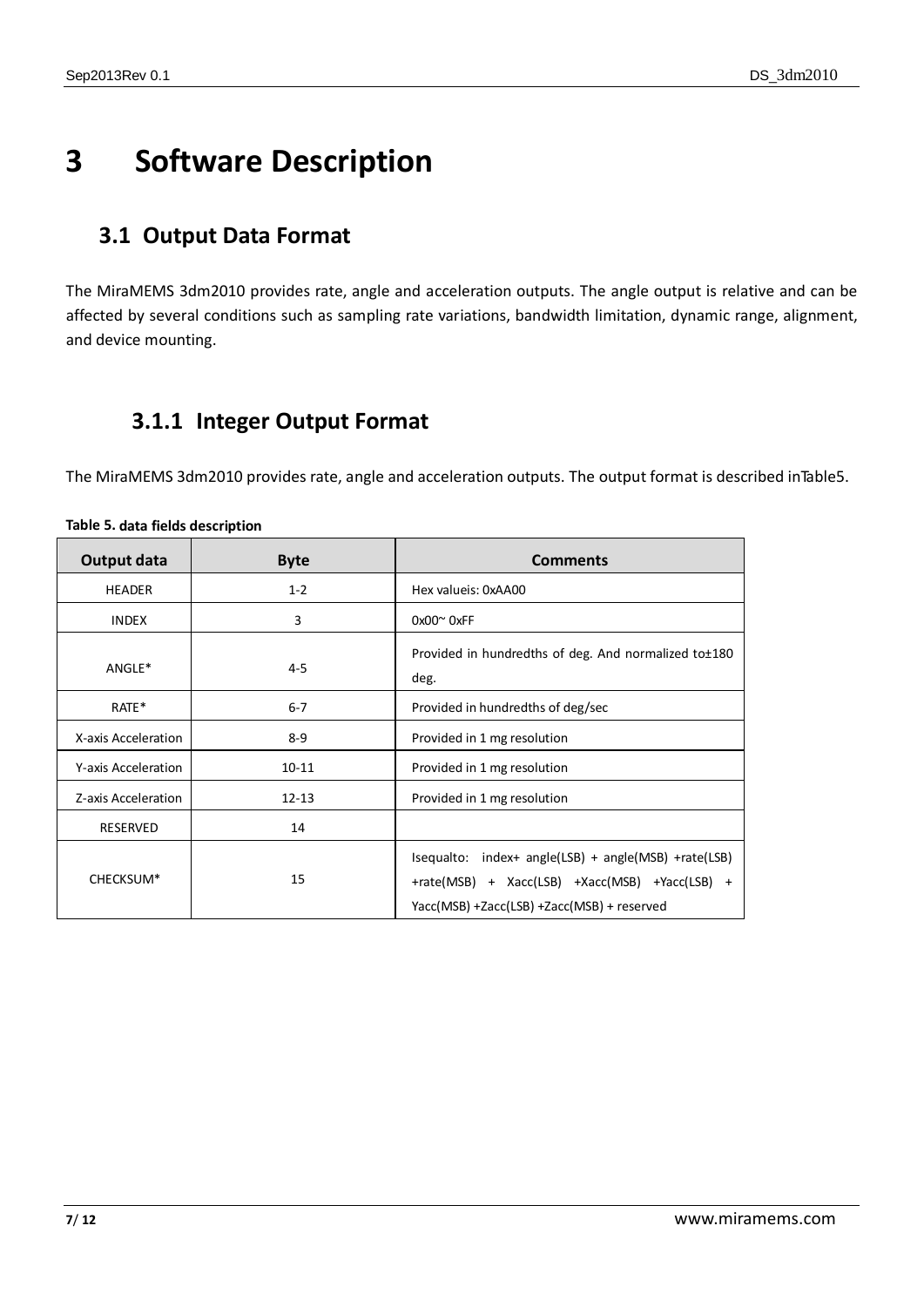### <span id="page-7-1"></span><span id="page-7-0"></span>**3.2 Input Command Format**

#### **3.2.1 INIT Field**

<span id="page-7-2"></span>Command start identifier. Must be '\$MIA'.

#### **3.2.2 FORMAT Field**

Data output format. Floating point (F), integer (I), or ASCII (A) format (The floating point and ASCII formats are only available as an option).

#### <span id="page-7-3"></span>**3.2.3 BAUD RATE Field**

The baud rate setting can be chosen from the following available options: 115200, 57600, 38400, 28800, 19200, 9600, and 4800. Notice that the baud rate is set before the data output rate, therefore a low baud rate can limit the maximum data output rate. For example, for 4800 baud rate the maximum data output rate is only 25Hz. Table 6 shows the maximum output rates for a given baud rate.

#### **Table 6. Baud rate and maximum output rate**

| <b>BAUD RATE</b>      | 115200 | 57600 | 38400 | 28800 | 19200 | 9600 | 4800 |
|-----------------------|--------|-------|-------|-------|-------|------|------|
| <b>MAX OUTPUTRATE</b> | 100Hz  | 100Hz | 100Hz | 100Hz | 100Hz | 50Hz | 25Hz |

#### <span id="page-7-4"></span>**3.2.4 OUTPUT RATE Field**

Data output rate setting. This command determines data output rate, the following are the valid rates: 100Hz, 50Hz, 25Hz, and 10Hz.

#### <span id="page-7-5"></span>**3.2.5 TYPE Field**

Data type setting. The rate and angle can be provided in 'Radian' (R) or 'Degree' (D) formats.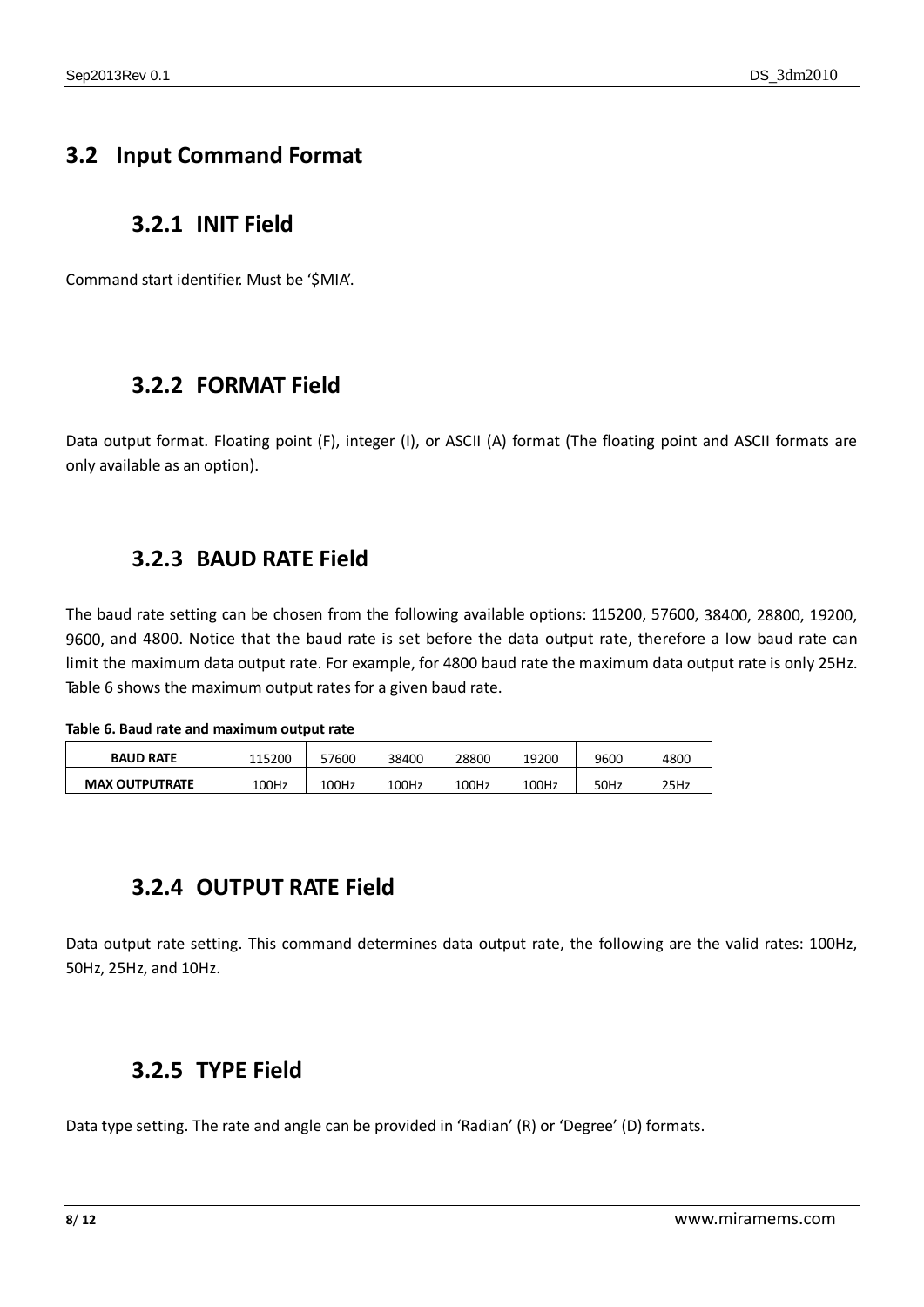### <span id="page-8-0"></span>**3.2.6 OUTPUT Field**

<span id="page-8-1"></span>Output setting 'Y' means all the data will be provided, and 'N' means none of the data will be provided.

#### **3.2.7 FLASH Field**

This command determines whether the setting is stored or not in flash memory. When the settings are stored in the flash memory, they will remain even after powering down the unit.

#### <span id="page-8-2"></span>**3.2.8 CHECK SUM Field**

<span id="page-8-3"></span>This is the sum of character after '\$' and before '\*', and it is represented in HEX value.

#### **3.2.9 Software Reset**

This command '\$MIB, RESET\* 87' resets the device. There set command has its own identifier, which is different than the other available commands.

#### <span id="page-8-4"></span>**3.2.10 Default settings**

Table 7 shows the factory default settings for the MiraMEMS 3dm2010, and Table 7 presents some examples of valid commands.

#### **Table 7. Default settings**

| <b>FIELD</b>       | <b>DEFAUL TSETTING</b> |
|--------------------|------------------------|
| <b>FORMAT</b>      | I: integerformat       |
| <b>BAUDRATE</b>    | B,115200:115200bps     |
| <b>OUTPUT RATE</b> | R,100:100Hz            |
| <b>TYPE</b>        | D : Degree             |
| <b>OUTPUT</b>      | Y: all thedata valid   |
| <b>FLASH</b>       | N: No flashsaved       |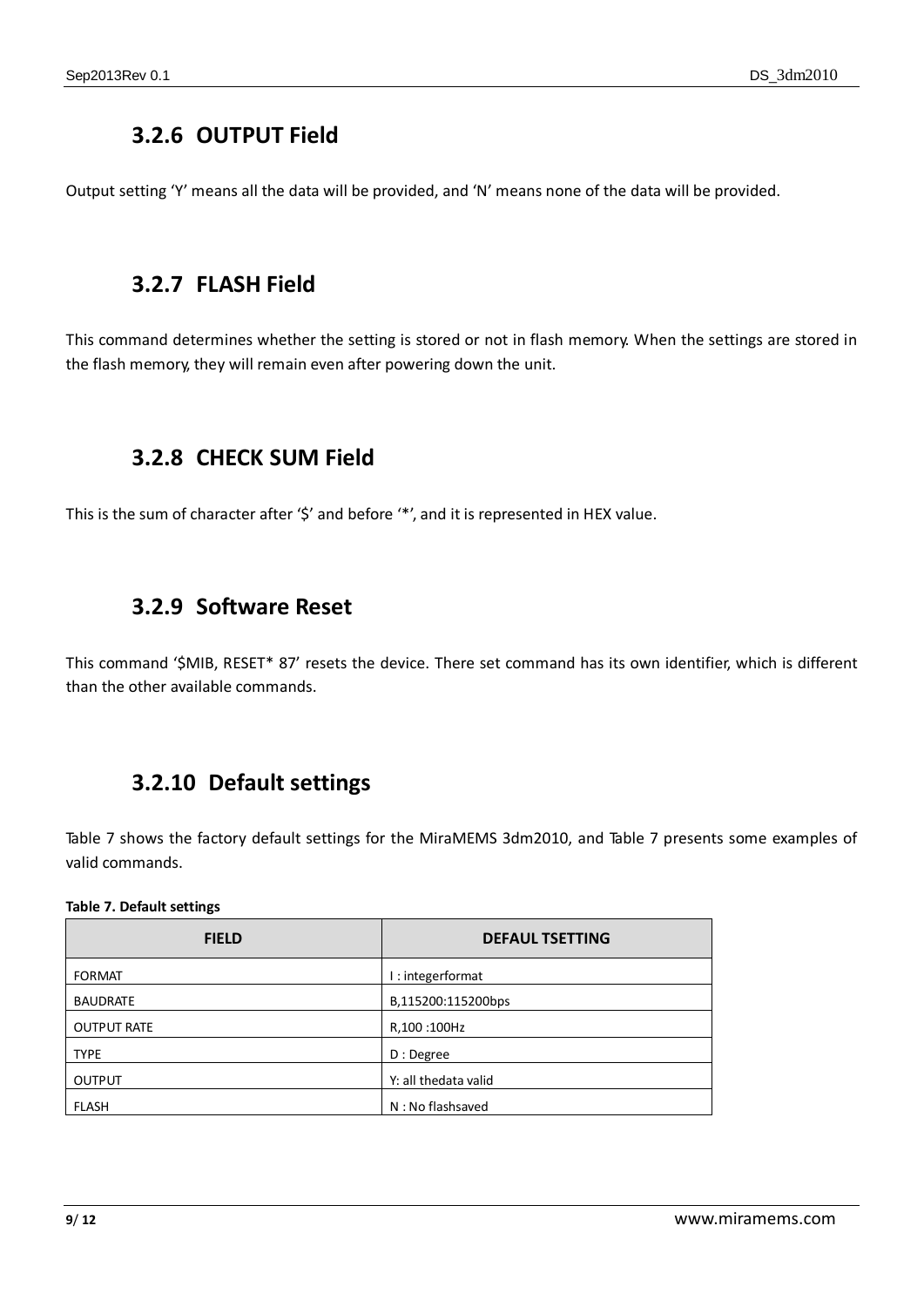### <span id="page-9-0"></span>**3.2.11 Example**

#### **Table 8. Command examples**

|       | <b>SETTING</b> | Integer, 115200bps, 100Hz, Degree, Output enabled, Flash saved    |
|-------|----------------|-------------------------------------------------------------------|
| Ex 1. | <b>COMMAND</b> | \$MIA, I, B, 115200, R, 100, D, Y, Y*C4                           |
|       | <b>SETTING</b> | Integer, 4800bps, 10Hz, Radian, Output disabled, Flash saved      |
| Ex 2. | <b>COMMAND</b> | \$MIA, I, B, 4800, R, 10, R, N, Y*3A                              |
|       | <b>SETTING</b> | Maintain current setting but only Output disabled, No flash saved |
| Ex 3. | <b>COMMAND</b> | $$MIA$ <sub>1</sub> , 1, N, N * D 3                               |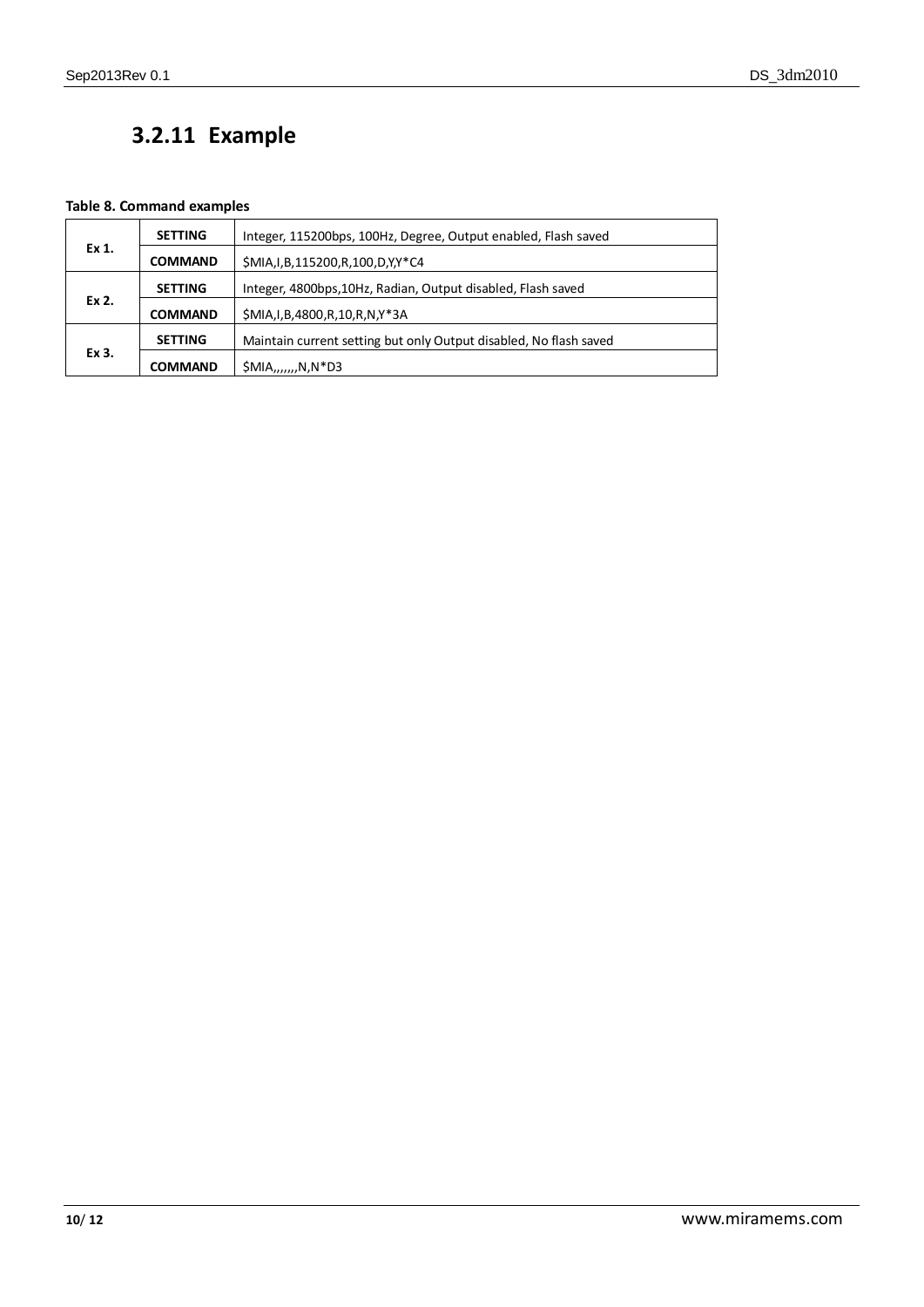## <span id="page-10-0"></span>**4 Package information**



**Figure 2 10 Pin LGA Mechanical data and package dimensions**